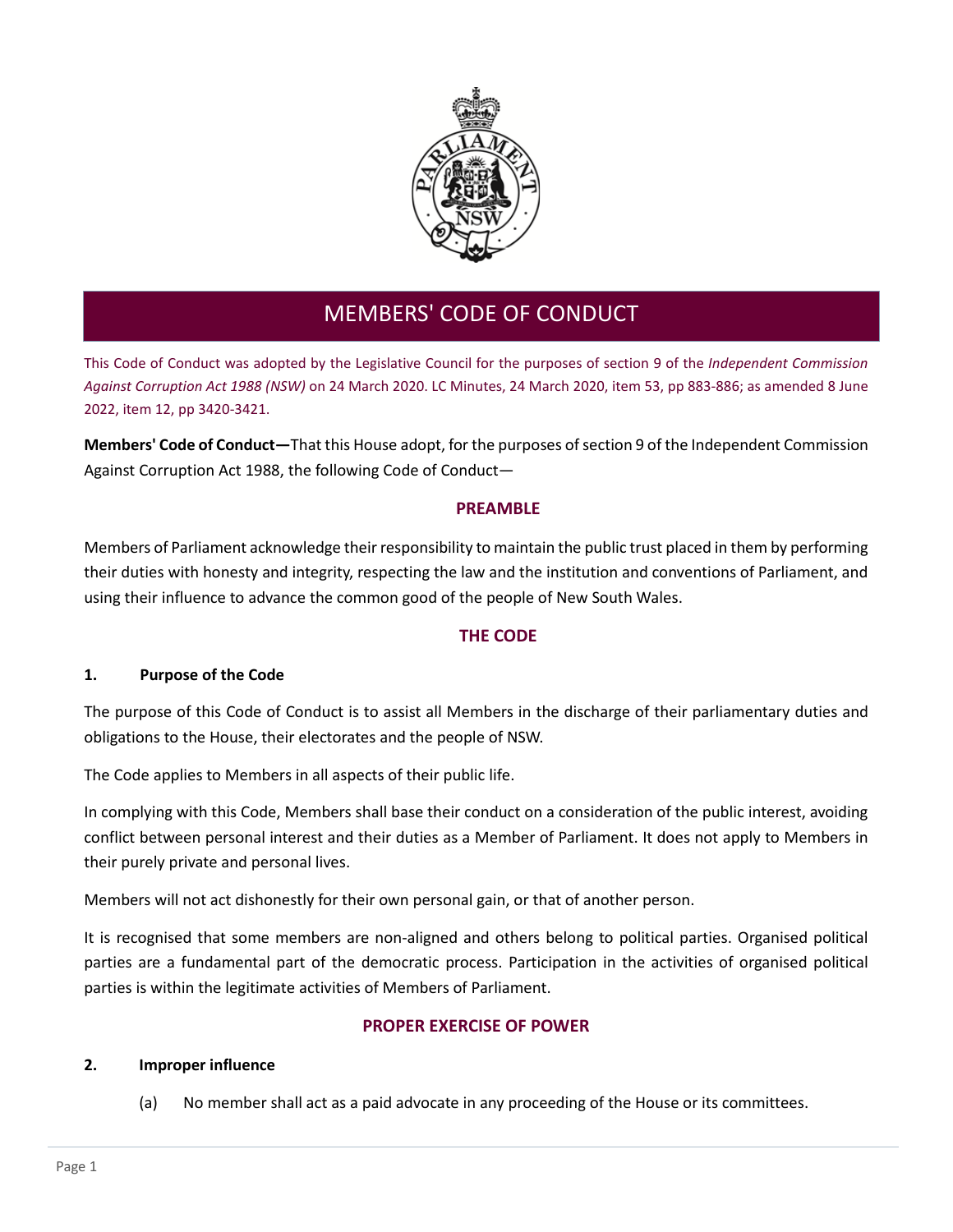- (b) A Member must not knowingly and improperly promote any matter, vote on any bill or resolution or ask any question in the Parliament or its Committees in return for any remuneration, fee, payment, reward or benefit in kind, of a private nature, which any of the following persons has received, is receiving or expects to receive as a consequence:
	- (i) The Member;
	- (ii) A member of the Member's family;
	- (iii) A business associate of the Member; or
	- (iv) Any other person or entity from whom the Member expects to receive a financial benefit.
- (c) A Member must not knowingly and improperly use his or her influence as a Member to seek to affect a decision by a public official including a Minister, public sector employee, statutory officer or officer of a public body, to further, directly or indirectly, the private interests of the Member, a member of the Member's family, or a business associate of the Member.

## **3. Use of public resources**

The use of public resources should not knowingly confer any undue private benefit on the Member or, on any other person, or entity.

Members must take reasonable steps to apply the public resources to which they are granted access according to any guidelines or rules about the use of those resources.

#### *Commentary*

*There is a range of information available to Members to assist them in determining the accurate and appropriate use of resources including:*

- *The Legislative Assembly Members' Guide;*
- *The Legislative Council Members' Guide;*
- *The Department of Parliamentary Services Members' Entitlements Handbook; and*
- *The Parliamentary Remuneration Tribunal's Annual Report and Determination of Additional Entitlements for Members of the Parliament of New South Wales.*

*In addition it is open to any Member to seek advice on these matters from the Clerks of the House, Senior Parliamentary Officers, or the Parliamentary Ethics Adviser.*

## **4. Use of confidential information**

Information which Members receive in confidence in the course of their parliamentary duties should be used only in connection with those duties. It must never be knowingly and improperly used for the private benefit of themselves or any other person or persons.

## **5. Limitation on breach of Code**

This code is not breached by reason of a benefit or interest that could be or was advanced or received by the persons set out in 2(b)(i)-(iv) by reason of them being a member of the public or a member of a broad class.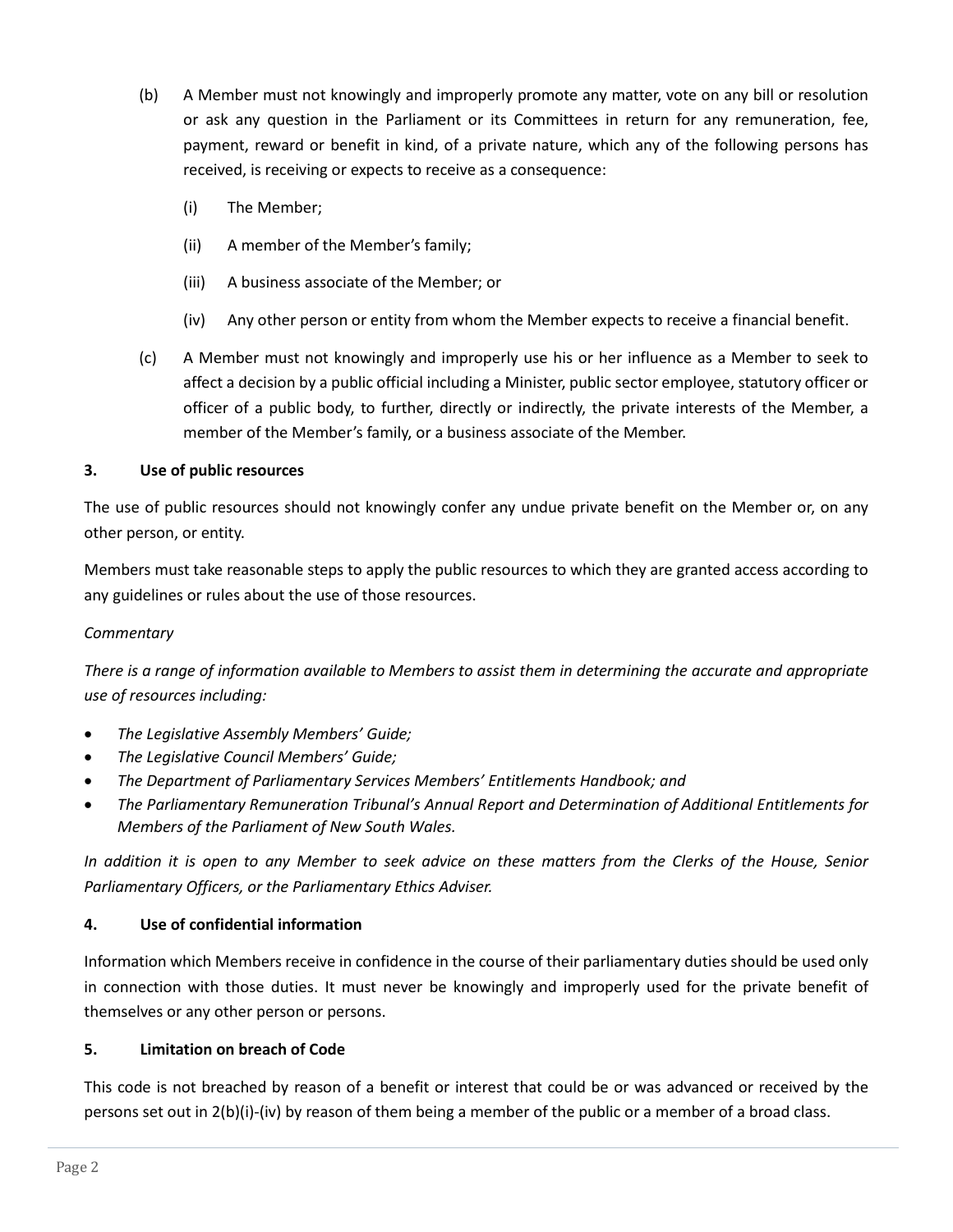## **OPENESS AND ACCOUNTABILITY**

#### **6. Disclosure of interests**

Members shall fulfil conscientiously the requirements of the House in respect of the Register of Disclosures by Members.

## *Commentary*

*The Constitution (Disclosures by Members) Regulation 1983 (the Regulation) requires that Members lodge regular returns, disclosing certain interests such as real property, interests and positions in corporations, income, debts and gifts.* 

*The Regulation also requires that each Clerk compile and maintain a Register of Disclosures for their respective Houses. The purpose of the Register of Disclosures is to promote greater transparency, openness, and accountability in the parliamentary process.* 

*Members' attention is drawn to the following sources of information and advice on compliance with the requirements of the Regulation:* 

- *Schedule 1 of the Regulation outlines the requirements for each type of interest to be disclosed, and gives examples as to how to make entries on the return;*
- *The respective guides for Members of the Legislative Assembly and the Legislative Council explain the requirements of the pecuniary interest disclosure regime in plain language, with examples where possible; and*
- *It is also open to any Member to seek advice on these matters from the Clerks of the House or the Parliamentary Ethics Adviser.*

*In conjunction with the Regulation and this code, the following Standing Orders apply in relation to personal or pecuniary interests:* 

- *Legislative Assembly Standing Orders 176-7 and Legislative Council Standing Order 113(2) on voting in divisions; and*
- *Legislative Assembly Standing Order 276 and Legislative Council Standing Order 210(10) on participating in committee inquiries.*

#### **7. Conflicts of interest**

Members must take reasonable steps to avoid, resolve or disclose any conflict between their private interests and the public interest. The public interest is always to be favoured over any private interest of the Member.

Members shall take reasonable steps to draw attention to any conflicts between their private interests and the public interest in any proceeding of the House or its committees, and in any communications with Ministers, members, public officials or public office holders.

A conflict of interest does not exist where the Member is only affected as a member of the public or a member of a broad class.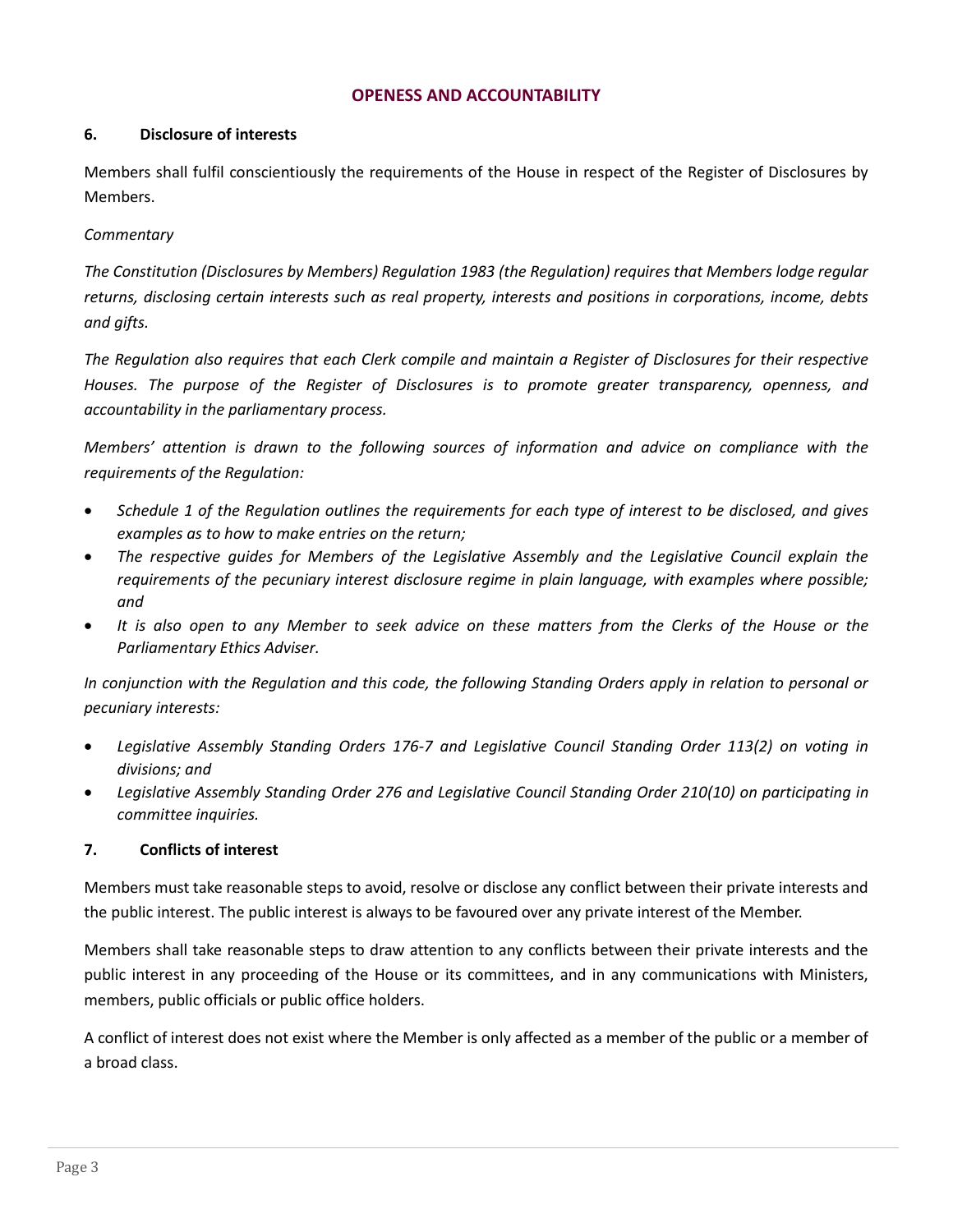## *Commentary*

*Members should be aware of the important distinction between disclosing an interest and having a conflict of interest.*

*There are certain pecuniary interests that must be disclosed on the Register of Disclosures although these may never come into conflict with a Members' duties. There are also interests that are not required to be disclosed on the Register of Disclosures but which could give rise to a conflict of interest if they are not managed appropriately.* 

*It is open to any Member to seek advice on these matters from the Clerks of the House or the Parliamentary Ethics Adviser.*

### **8. Gifts**

- (a) Members must take reasonable steps to disclose all gifts and benefits received in connection with their official duties, in accordance with the requirements for the disclosure of pecuniary interests.
- (b) Members must not knowingly accept gifts that could reasonably be expected to give rise to a conflict of interest or could reasonably be perceived as an attempt to improperly influence the Member in the exercise of his or her duties.
- (c) Nothing in this Code precludes the giving or accepting of political donations in accordance with the Electoral Funding Act 2018.

### *Commentary*

*The Constitution (Disclosures by Members) Regulation 1983 (the Regulation) requires that Members lodge regular returns, disclosing certain interests such as real property, interests and positions in corporations, income, debts and gifts.* 

*The Regulation also requires that each Clerk compile and maintain a Register of Disclosures for their respective Houses. The purpose of the Register of Disclosures is to promote greater transparency, openness, and accountability in the parliamentary process.* 

*Members' attention is drawn to the following sources of information and advice on compliance with the requirements of the Regulation:* 

- *Schedule 1 of the Regulation outlines the requirements for each type of interest to be disclosed, and gives examples as to how to make entries on the return;*
- *The respective guides for Members of the Legislative Assembly and the Legislative Council explain the requirements of the pecuniary interest disclosure regime in plain language, with examples where possible; and*
- *It is also open to any Member to seek advice on these matters from the Clerks of the House or the Parliamentary Ethics Adviser.*